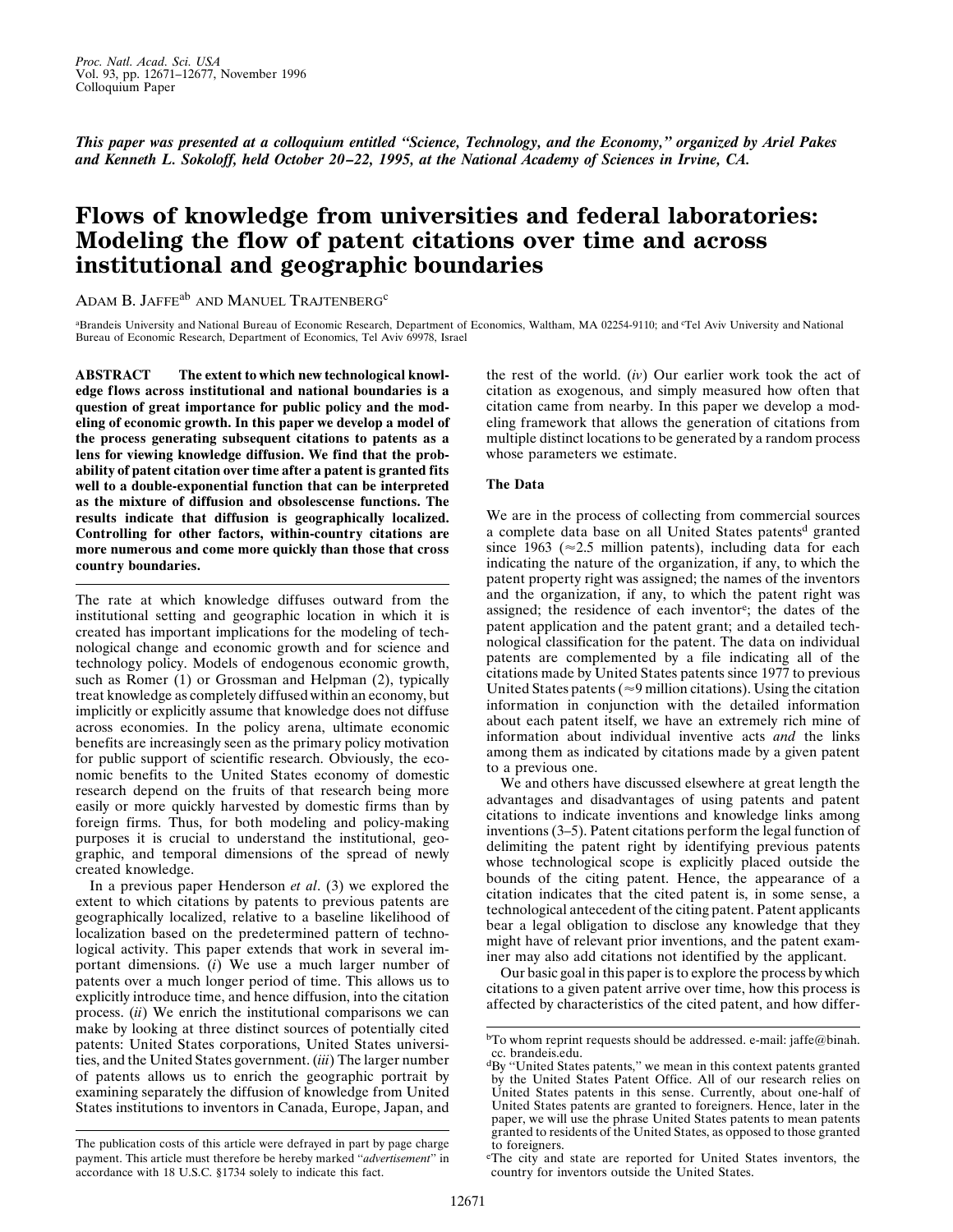|                                  | <b>United States</b><br>corporations | <b>United States</b><br>universities | <b>United States</b><br>government |
|----------------------------------|--------------------------------------|--------------------------------------|------------------------------------|
| Range of cited patents           | 1963–1990                            | 1965–1990                            | 1963-1990                          |
| Range of citing patents          | 1977-1993                            | 1977-1993                            | 1977-1993                          |
| Total potentially cited patents  | 88,257                               | 10,761                               | 38,254                             |
|                                  | $(1 \text{ in } 10)$                 | (Universe)                           | (Universe)                         |
| Total citations                  | 321,326                              | 48,806                               | 109,729                            |
| Mean citations                   | 3.6                                  | 4.5                                  | 2.9                                |
| Mean cited year                  | 1973                                 | 1979                                 | 1973                               |
| Mean citing year                 | 1986                                 | 1987                                 | 1986                               |
| Cited patents by field, %        |                                      |                                      |                                    |
| Drugs and medical                | 4.89                                 | 29.12                                | 3.36                               |
| Chemicals excluding drugs        | 30.37                                | 28.71                                | 20.73                              |
| Electronics, optics, and nuclear | 26.16                                | 27.39                                | 45.40                              |
| Mechanical                       | 28.18                                | 9.51                                 | 17.09                              |
| Other                            | 10.39                                | 5.28                                 | 13.42                              |
| Citations by region, $%$         |                                      |                                      |                                    |
| <b>United States</b>             | 70.6                                 | 71.8                                 | 70.8                               |
| Canada                           | 1.6                                  | 1.7                                  | 1.7                                |
| European Economic                |                                      |                                      |                                    |
| Community                        | 14.5                                 | 13.2                                 | 16.8                               |
| Japan                            | 11.3                                 | 11.0                                 | 8.6                                |
| Rest of world                    | 1.9                                  | 2.4                                  | 2.1                                |

|  |  | Table 1. Simple statistics for patent subsamples |
|--|--|--------------------------------------------------|
|  |  |                                                  |

ent potentially citing locations differ in the speed and extent to which they "pick up" existing knowledge, as evidenced by their acknowledgment of such existing knowledge through citation. Because of the policy context mentioned above, we are particularly interested in citations to university and government patents. We recognize that much of the research that goes on at both universities and government laboratories never results in patents, and presumably has impacts that cannot be traced via our patent citations-based research. We believe, however, that at least with respect to relatively near-term economic impacts, patents and their citations are at least a useful window into the otherwise ''black box'' of the spread of scientific and technical knowledge.

The analysis in this paper is based on the citations made to three distinct sets of ''potentially cited'' patents. The first set is a 1-in-10 random sample of all patents granted between 1963 and 1990 and assigned to United States corporations (88,257 patents). The second set is the *universe* of all patents granted between 1965 and 1990 to United States universities, based on a set of assignees identified by the Patent Office as being universities or related entities such as teaching hospitals  $(10,761)$  patents).<sup>f</sup> The third set is the universe of patents granted between 1963 and 1990 to the United States government (38,254 patents). Based on comparisons with numbers published by the National Science Foundation, these patents are overwhelmingly coming from federal laboratories, and the bulk come from the large federal laboratories. The United States government set also includes, however, small numbers of patents from diverse parts of the federal government. We have identified all patents granted between 1977 and 1993, which cite any of the patents in these three sets (479,861 citing patents). Thus we are using temporal, institutional, geographic, and technological information on over 600,000 patents over about 30 years.

Some simple statistics from these data are presented in Table 1. On average, university patents are more highly cited, despite the fact that more of them are recent.<sup>g</sup> Federal patents are *less* highly cited than corporate patents. But it is difficult

to know how to interpret these averages, because many different effects all contribute to these means. First, the differences in timing are important because we know from other work that the overall rate of citation has been rising over time (7), so more recent patents will tend to be more highly cited than older ones. Second, there are significant differences in the composition of the different groups by technical field. Most dramatically, university patents are much more highly concentrated in Drugs and Medical Technology and less concentrated in Mechanical Technology, than the other groups. Conversely, the federal patents are much more concentrated in Electronics, Optics, and Nuclear Technology than either of the other groups, with less focus on Chemicals. To the extent that citation practices vary across fields, differences in citation intensities by type of institution could be due to field effects. Finally, different potentially citing locations have different field focuses of their own, with Japan more likely to cite Electronics patents and less likely to cite Drug and Medical patents. The main contribution of this paper is the exploration of an empirical framework in which all of these different effects can be sorted out, at least in principle.

### **The Model**

We seek a flexible descriptive model of the random processes underlying the generation of citations, which will allow us to estimate parameters of the diffusion process while controlling for variations over time and technological fields in the ''propensity to cite.'' For this purpose we adapt the formulation of Caballero and Jaffe (7), in which the likelihood that any particular patent *K* granted in year *T* will cite some particular patent *k* granted in year *t* is assumed to be determined by the combination of an exponential process by which knowledge diffuses and a second exponential process by which knowledge becomes obsolete. That is:

$$
p(k, K) = \alpha(k, K) \exp[-\beta_1(k, K)(T - t)]
$$
  
 
$$
\times [1 - \exp(-\beta_2(T - t))],
$$
 [1]

where  $\beta_1$  determines the rate of obsolescence and  $\beta_2$  determines the rate of diffusion. We refer to the likelihood determined by Eq. **1** as the ''citation frequency,'' and the citation frequency as a function of the citation lag  $(T - t)$  as a citation

f There are, presumably, university patents before 1965, but we do not have the ability to identify them as such.

 $gIn$  previous work  $(6)$ , we showed that university patents applied for up until about 1982 were more highly cited than corporate patents, but that the difference has since disappeared.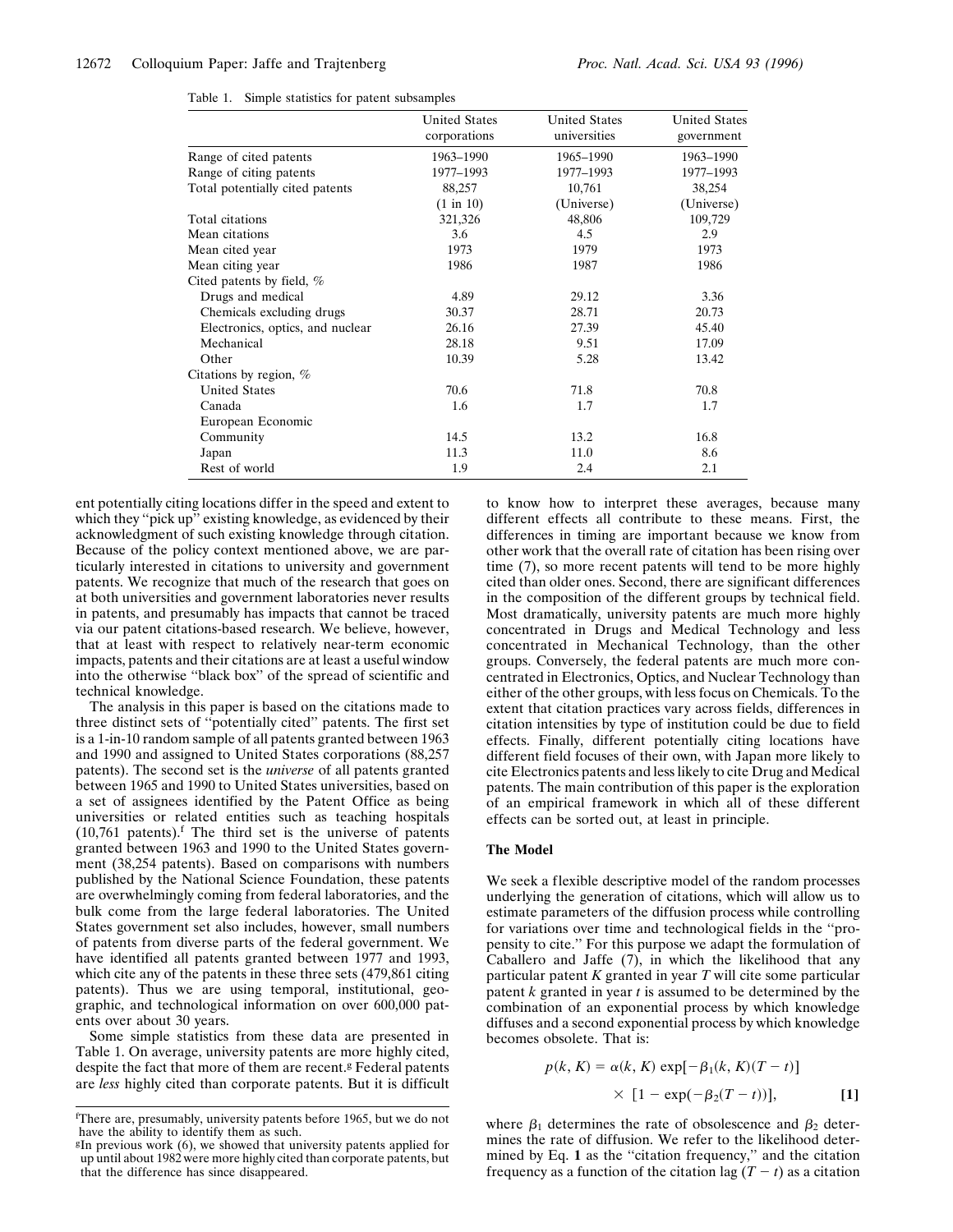

FIG. 1. Plot of the average citation functions for each of five geographic regions (citation frequency as a function of time elapsed from each potentially cited patent).

function. The dependence of the parameters  $\alpha$  and  $\beta_1$  on *k* and *K* is meant to indicate that these could be functions of certain attributes of both the cited and citing patents. In this paper, we consider the following as attributes of the cited patent *k* that might affect its citation frequency: *t*, the grant year of the potentially cited patent;  $i = 1..3$ , the institutional nature of the assignee of the potentially cited patent (corporate, university, or government); and  $g = 1.5$ , the technological field of the potentially cited patent. As attributes of the potentially citing patent *K* that might affect the citation likelihood we consider: *T*, the grant year of the potentially citing patent, and  $L = 1.5$ , the location of the potentially citing patent.

To illustrate the plausibility of this formulation, we plot the average citation functions (citation frequency as a function of time elapsed from the potentially cited patent), for each of the five geographic regions in Fig. 1. This figure shows that citations display a pattern of gradual diffusion and ultimate obsolescence, with maximal citation frequency occurring after about 5 years. The contrasts across countries in these raw averages are striking: United States patents are much more likely to cite our three groups of United States patents than are any other locations, with an apparent ranking among other regions of Canada, Rest of World (R.O.W.), European Economic Community (E.E.C.), and then Japan. Although many of these contrasts will survive more careful scrutiny, it is important at this point to note that these comparisons do not control for time or technical field effects.

Additional insight into this parameterization of the diffusion process can be gained by determining the lag at which the citation function is maximized (''the modal lag''), and the maximum value of the citation frequency achieved. A little calculus shows that the modal lag is approximately equal to  $1/\beta_1$ ; increases in  $\beta_1$  shift the citation function to the left. The maximum value of the citation frequency is approximately determined by  $\beta_2/\beta_1$ ; increases in  $\beta_2$  holding  $\beta_1$  constant increase the overall citation intensity.<sup>h</sup> Indeed, increases in  $\beta_2$ , holding  $\beta_1$  constant, are very close to equivalent to increasing the citation frequency *proportionately* at every value of  $(T - t)$ . That is, variations in  $\beta_2$  holding  $\beta_1$  constant are not separately identified from variations in  $\alpha$ . Hence, because the model is somewhat easier to estimate and interpret with variations in  $\alpha$ , we do not allow variations in  $\beta_2$ .

Consider now a potentially cited patent with particular *i*, *t*, *g* attributes, e.g., a university patent in the Drug and Medical area granted in 1985. The expected number of citations that this patent will receive from a particular *T*, *L* combination (e.g., Japanese patents granted in 1993) is just the above likelihood, as a function of *i*, *t*, *g*, *T*, and *L*, times the *number* of patents in the particular *T*, *L* group that are thereby potential citing patents. Even aggregating in this way over *T* and *L*, this is still a very small expected value, and so it is not efficient to carry out estimation at the level of the individual potentially cited patent. Instead we aggregate across all patents in a particular *i*, *t*, *g* cell, counting all of the citations *received* by, e.g., university drug patents granted in 1985, *given by*, e.g., Japanese patents in 1993. The expected value of this total is just the expected value for any one potentially cited patent, times the number of potentially cited patents in the *i*, *t*, *g* cell. In symbols

$$
E[c_{\text{ing}TL}] = (n_{TL})(n_{\text{ing}})\alpha_{\text{ing}TL} \exp[-(\beta_1)_{\text{ing}TL}(T-t)]
$$
  
 
$$
\times [1 - \exp(-\beta_2(T-t))]
$$
 [2]

or

$$
\frac{E[c_{\text{tigTL}}]}{(n_{\text{TL}})(n_{\text{tig}})} = \alpha_{\text{tigTL}} \exp[-(\beta_1)_{\text{tigTL}}(T - t)]
$$

$$
\times [1 - \exp(-\beta_2(T - t))], \tag{3}
$$

implying that the equation

$$
p_{iigTL} \equiv \frac{c_{iigTL}}{(n_{TL})(n_{iig})} = \alpha_{iigTL} \exp[-(\beta_1)_{iigTL}(T-t)]
$$
  
 
$$
\times [1 - \exp(-\beta_2(T-t))] + \varepsilon_{igtTL}
$$
 [4]

can be estimated by non-linear least squares if the error  $\varepsilon_{\text{left}}$ is well behaved. The data set consists of one observation for each feasible combination of values of *i*, *t*, *g*, *T*, and *L*. The corporate and federal data each contribute 9,275 observations (5 values of *g* times 5 values of *L* times 28 values of *t* times either 17 (for years before 1977) or 1993  $-t$  (for years beginning in 1977) values of  $T$ <sup>:</sup> Because the university patents start only in 1965, there are only 8,425 university cells, for a total number of observations of 26,975. Of these, about 25% have zero citations;<sup>j</sup> the mean number of citations is about 18 and the maximum is 737. The mean value of  $p_{\text{trgTL}}$  is 3.3  $\times$  10<sup>-6</sup>.

<sup>&</sup>lt;sup>h</sup>The approximation involved is that  $log(1 + \beta_2/\beta_1) \approx \beta_2/\beta_1$ . Our estimations all lead to  $\beta_2/\beta_1$  on the order of  $10^{-6}$ , and indeed the approximation holds to five significant figures for lags up to 30 years.

<sup>&</sup>lt;sup>i</sup>We exclude cells for which  $t = T$ , where the model predicts that the number of citations is identically zero. In fact, the number of citations in such cells is almost always zero.

j About two-thirds of the zero citation observations are for cells associated with either Canada or Rest of World.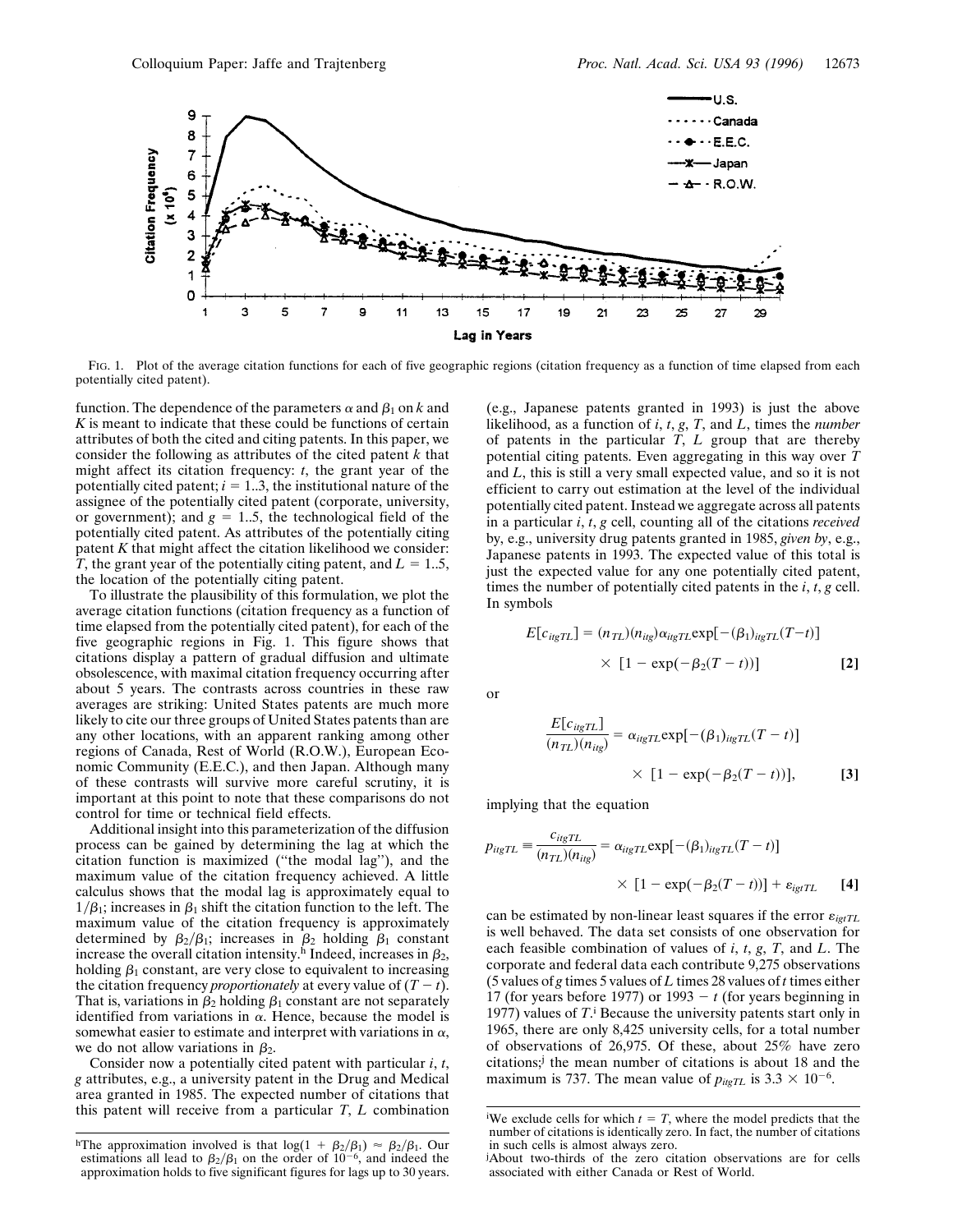## **Model Specification and Interpretation**

The first specification issue to consider is the difficulty of estimating effects associated with cited year, citing year, and lag. This is analogous to estimating ''vintage,'' time and age effects in a wage model or a hedonic price model. If lag (our "age" effect) entered the model linearly, then it would be impossible to estimate all three effects. Given that lag enters our model non-linearly, all three effects are identified in principle. In practice, we found that we could not get the model to converge with the double-exponential lag function and separate  $\alpha$  parameters for each cited year and each citing year. We were, however, able to estimate a model in which cited years are grouped into 5-year intervals. Hence, we assume that  $\alpha(t)$  is constant over *t* for these intervals, but allow the intervals to differ from each other.

All of the estimation is carried out including a ''base'' value for  $\beta_1$  and  $\beta_2$ , with all other effects estimated relative to a base value of unity. $k$  The various different effects are included by entering multiplicative parameters, so that the estimating equation looks like:

$$
p_{\text{tigTL}} = \alpha_i \alpha_{\text{tp}} \alpha_{\text{g}} \alpha_T \alpha_L \exp[-(\beta_1) \beta_{1i} \beta_{1g} \beta_{\text{IL}} (T - t)]
$$
  
 
$$
\times [1 - \exp(-\beta_2 (T - t))] + \varepsilon_{\text{igTL}},
$$
 [5]

where  $i = c, u, f$  (cited institution type);  $t = 1963-1990$  (cited year)  $tp = 1. \ldots 6$  (5-year intervals for cited year, except the first interval is 1963–1965);  $g = 1, \ldots, 5$  (technological field of cited patent);  $T = 1977...$  1993 (citing year); and  $L =$ 1. . . . 5 (citing region). In this model, unlike the linear case, the null hypothesis of no effect corresponds to parameter values of unity rather than zero. For each effect, one group is omitted from estimation, i.e., its multiplicative parameter is constrained to unity. Thus, the parameter values are interpreted as relative to that base group.<sup>1</sup>

The estimate of any particular  $\alpha(k)$ , say  $\alpha(g)$  = Drugs and Medical), is a proportionality factor measuring the extent to which the patents in the field ''Drugs and Medical'' are more or less likely to be cited over time vis a` vis patents in the base category "All Other." Thus, an estimate of  $\alpha(k = Drugs) = 1.4$ means that the likelihood that a patent in the field of Drugs and Medical will receive a citation is 40% higher than the likelihood of a patent in the base category, controlling of course for a wide range of factors. Notice that this is true across all lags; we can think of an  $\alpha$  greater than unity as meaning that the citation function is shifted upward proportionately, relative to the base group. Hence the integral over time (i.e., the total number of citations per patent) will also be 40% larger.

We can think of the overall rate of citation intensity measured by variations in  $\alpha$  to be composed of two parts. Citation intensity is the product of the ''fertility'' (7) or ''importance'' (4) of the underlying ideas in spawning future technological developments, and the average "size" of a patent, i.e., how much of the unobservable advance of knowledge is packaged in a typical patent. Within the formulation of this paper, it is not possible to decompose the  $\alpha$ -effects into these two components.<sup>m</sup>

In the case of  $\alpha(K)$ , that is, when the multiplicative factor varies with attributes of the *citing* patents, variations in it

should be interpreted as differences in the ''propensity to cite'' (or in the probability of *making* a citation) of patents in a particular category vis à vis the base category of the citing patents. If, for example,  $\alpha(K = \text{Europe})$  is 0.5, this means that the average patent granted to European inventors is one-half as likely as a patent granted to inventors residing in the United States to cite any given United States patent.

Variations in  $\beta_1$  (again, by attributes of either the cited or the citing patents) imply differences in the rate of decay or ''obsolescence'' across categories of patents. Higher values of  $\beta_1$  mean higher rates of decay, which pull the citations function downwards and leftward. In other words, the likelihood of citations would be lower everywhere for higher  $\beta_1$  and would peak earlier on. Thus, a higher  $\alpha$  means more citations at all lags; a lower  $\beta_1$  means more citations at *later* lags.

When both  $\alpha(k, K)$  and  $\beta_1(k, K)$  vary, the citation function can shift upward at some lags while shifting downward at others. For example, if  $\alpha(g)$  = Electronics) = 2.00, but  $\beta_1(g)$  = Electronics) =  $1.29$ , then patents in electronics have a very high likelihood of citations relative to the base category, but they also become obsolete faster. Because obsolescence is compounded over time, differences in  $\beta_1$  eventually result in large differences in the citation frequency. If we compute the ratio of the likelihood of citations for patents in electronics relative to those in ''all other'' using these parameters, we find that 1 year after being granted patents in electronics are 89% more likely to be cited, but 12 years later the frequencies for the two groups are about the same, and at a lag of 20 years Electronics patents are actually 36% *less* likely to be cited than patents in the base category.

#### **Results**

Table 2 shows the results from the estimation of Eq. *5*, using a weighted non-linear least-squares procedure. We weight each observation by  $nn = (n_{\text{tgi}} * n_{\text{TL}}) * 0.5$ , where  $n_{\text{tgi}}$  is the number of potentially cited patents and  $n_{TL}$  the number of potentially citing patents corresponding to a given cell. This weighting scheme should take care of possible heteroskedasticity, since the observations correspond essentially to "grouped data," that is, each observation is an average (in the corresponding cell), computed by dividing the number of citations by  $(n_{\text{tgi}} * n_{\text{TL}})$ .

**Time Effects.** The first set of coefficients, those for the citing years ( $\alpha_T$ ), and for the cited period ( $\alpha_{tp}$ ), serve primarily as controls. The  $\alpha_T$  show a steep upward trend, reaching a plateau in 1989. This reflects a well-known institutional phenomenon, namely, the increasing propensity to make citations at the patent office, due largely to the computerization of the patent file and of the operations of patent examiners. By contrast, the coefficients for the *cited* period decline steadily relative to the base  $(1963-1965 = 1)$ , to 0.65 in 1981–1985, recovering somewhat in 1986–1990 to 0.73. This downward trend may be taken to reflect a decline in the ''fertility'' of corporate patents from the 1960s until the mid-1980s, with a mild recovery thereafter. The timing of such decline coincides, with a short lag, with the slowdown in productivity growth experienced throughout the industrialized world in the 1970s and early 1980s. This suggests a possible causal nexus between these two phenomena, but further work would be required to substantiate this conjecture.

**Technological Fields.** We allow both for variations in the multiplicative factor  $\alpha_{g}$  and in the  $\beta_{1}$  of each technological field of the cited patents. Thus, fields with  $\alpha$  larger than one are likely to get more citations than the base field at any point in time. On the other hand, the rate of citations to patents in fields with larger  $\beta_1$  decays faster than for others. For example, we see in Table 2 that  $\alpha$ (Electronics, etc.) = 2.00, meaning that patents in this field get on average twice as many citations as those in the base field. However,  $\beta_1$ (Electronics, etc.) = 1.29,

<sup>&</sup>lt;sup>k</sup>As noted above,  $\alpha$  is not separately identified from  $\beta_1$  and  $\beta_2$ . Hence, we do not estimate a "base" value for the parameter  $\alpha$ ; it is implicitly unity.

l The base group for each effect is: Cited time period (*tp*), 1963–1965; Cited field (*g*), ''All Other''; Type of Cited Institution (*i*), Corporate; Citing year  $(T)$ , 1977; Citing region (*L*), United States.<br>"Caballero and Jaffe (7) attempt to identify the size of patents by

allowing exponential obsolescence to be a function of accumulated patents rather than elapsed calendar time. We intend to explore this possibility in future work.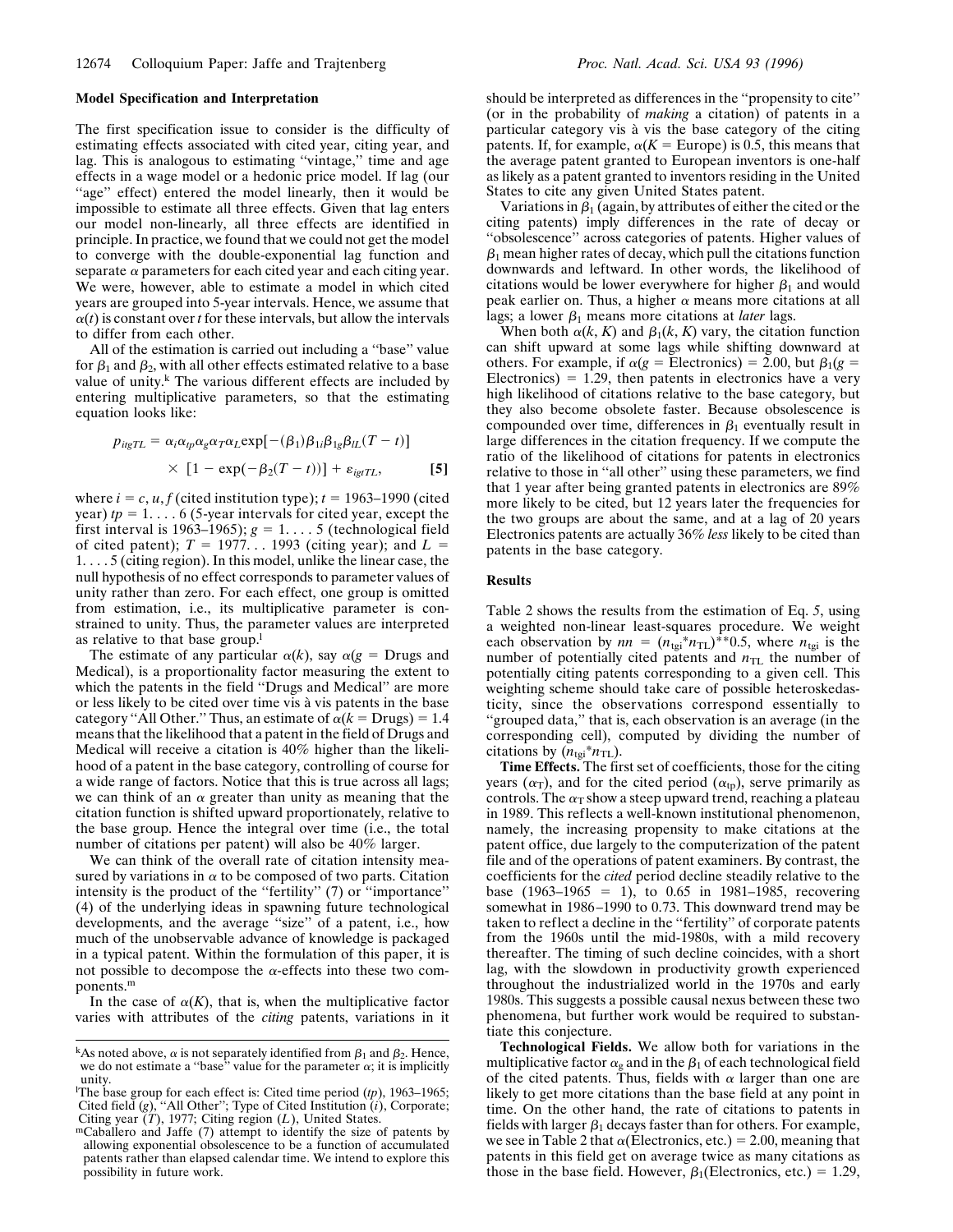| Table 2. Non-linear least-squares regression results |  |  |  |
|------------------------------------------------------|--|--|--|
|------------------------------------------------------|--|--|--|

|                                                  | Asymptotic     |                    |                               |  |  |
|--------------------------------------------------|----------------|--------------------|-------------------------------|--|--|
|                                                  |                | standard           | <i>t</i> -statistic for $H_0$ |  |  |
|                                                  | Parameter      | error              | $(Parameter = 1)$             |  |  |
| Citing year effects (Base = $1977$ )             |                |                    |                               |  |  |
| 1978                                             | 1.115          | 0.03449            | 3.32                          |  |  |
| 1979                                             | 1.223          | 0.03795            | 5.88                          |  |  |
| 1980                                             | 1.308          | 0.03943            | 7.80                          |  |  |
| 1981                                             | 1.400          | 0.04217            | 9.48                          |  |  |
| 1982                                             | 1.511          | 0.04637            | 11.01                         |  |  |
| 1983                                             | 1.523          | 0.04842            | 10.80                         |  |  |
| 1984                                             | 1.606          | 0.05209            | 11.64                         |  |  |
| 1985                                             | 1.682          | 0.05627            | 12.12                         |  |  |
| 1986                                             | 1.753          | 0.06073            | 12.40                         |  |  |
| 1987                                             | 1.891          | 0.06729            | 13.24                         |  |  |
| 1988                                             | 1.904          | 0.07085            | 12.76                         |  |  |
| 1989                                             | 2.045          | 0.07868            | 13.29                         |  |  |
| 1990                                             | 1.933          | 0.07795            | 11.97                         |  |  |
| 1991                                             | 1.905          | 0.07971            | 11.36                         |  |  |
| 1992                                             | 1.994          | 0.08627            | 11.52                         |  |  |
| 1993                                             | 1.956          | 0.08918            | 10.73                         |  |  |
| Cited year effects                               |                |                    |                               |  |  |
| $(Base = 1963 - 1965)$                           |                |                    |                               |  |  |
| 1966-1970                                        | 0.747          | 0.02871            | $-8.82$                       |  |  |
| 1971-1975                                        | 0.691          | 0.02820            | $-10.97$                      |  |  |
| 1976-1980                                        | 0.709          | 0.03375            | $-8.62$                       |  |  |
| 1981-1985                                        | 0.647          | 0.03647            | $-9.69$                       |  |  |
| 1986-1990                                        | 0.728          | 0.04752            | $-5.72$                       |  |  |
| Technological field effects                      |                |                    |                               |  |  |
| $(Base = all other)$                             |                |                    |                               |  |  |
| Drugs and medical                                | 1.409          | 0.01798            | 22.73                         |  |  |
| Chemicals excluding drugs                        | 1.049          | 0.01331            | 3.65                          |  |  |
| Electronics, optics, and nuclear                 | 1.360          | 0.01601            | 22.51                         |  |  |
| Mechanical                                       | 1.037          | 0.01370            | 2.69                          |  |  |
|                                                  |                |                    |                               |  |  |
| Citing country effects<br>(Base = United States) |                |                    |                               |  |  |
| Canada                                           | 0.647          | 0.00938            | $-37.59$                      |  |  |
| European Economic Community                      | 0.506          | 0.00534            | $-92.49$                      |  |  |
| Japan                                            | 0.442          | 0.00542            | $-102.99$                     |  |  |
| Rest of world                                    | 0.506          | 0.00824            | $-59.93$                      |  |  |
| University/corporate differential by             |                |                    |                               |  |  |
| cited time period                                |                |                    |                               |  |  |
| 1965                                             | 1.191          | 0.12838            | 1.49                          |  |  |
| 1966-1970                                        | 0.930          | 0.04148            | $-1.70$                       |  |  |
| 1971-1975                                        | 1.169          | 0.02419            | 7.00                          |  |  |
| 1976-1980                                        | 1.216          | 0.01765            | 12.26                         |  |  |
| 1981-1985                                        | 1.250          | 0.01718            | 14.55                         |  |  |
| 1986-1990                                        | 1.062          | 0.01746            | 3.57                          |  |  |
| Federal government/corporate                     |                |                    |                               |  |  |
| differential by cited time period                |                |                    |                               |  |  |
| 1963-1965                                        |                | 0.04592            |                               |  |  |
| 1966-1970                                        | 0.720<br>0.739 | 0.02498            | $-6.11$<br>$-10.45$           |  |  |
| 1971-1975                                        | 0.744          |                    | $-16.71$                      |  |  |
| 1976-1980                                        | 0.759          | 0.01531<br>0.01235 | $-19.51$                      |  |  |
| 1981-1985                                        | 0.754          | 0.01284            | $-19.15$                      |  |  |
| 1986-1990                                        | 0.709          |                    |                               |  |  |
|                                                  |                | 0.01551            | $-18.78$                      |  |  |
| $\beta1^*$                                       | 0.213          | 0.00247            | 86.28                         |  |  |
| $\beta$ 2*                                       | 3.86E-06       | 1.97E-07           | 19.61                         |  |  |

Total observations, 26,975; R-square  $= 0.5161$ .

\**t*-statistic is for  $H_0$ , parameter = 0.

and hence the large initial ''citation advantage'' of this field fades rather quickly over time. This is clearly seen in Fig. 2, where we plot the predicted citation function for patents in Electronics, Optics, and Nuclear, *versus* patents in the base field (''All Other''). Patents in electronics are much more highly cited during the first few years after grant; however, due to their faster obsolescence, in later years they are actually less cited than those in the base group.

To grasp the meaning of these estimates, we present in Table 3 the ratio of the citation probability of each of the technological fields, to the citation probability of the base field, at different lags (1, 5, 10, 20, and 30 years after the grant date of the cited patent). Looking again at Electronics, we see that the ratio starts very high at 1.89, but after 12 years it is the same as the base field, after 20 years it declines to 0.64, and declines further to 0.36 after 30 years. This implies that this field is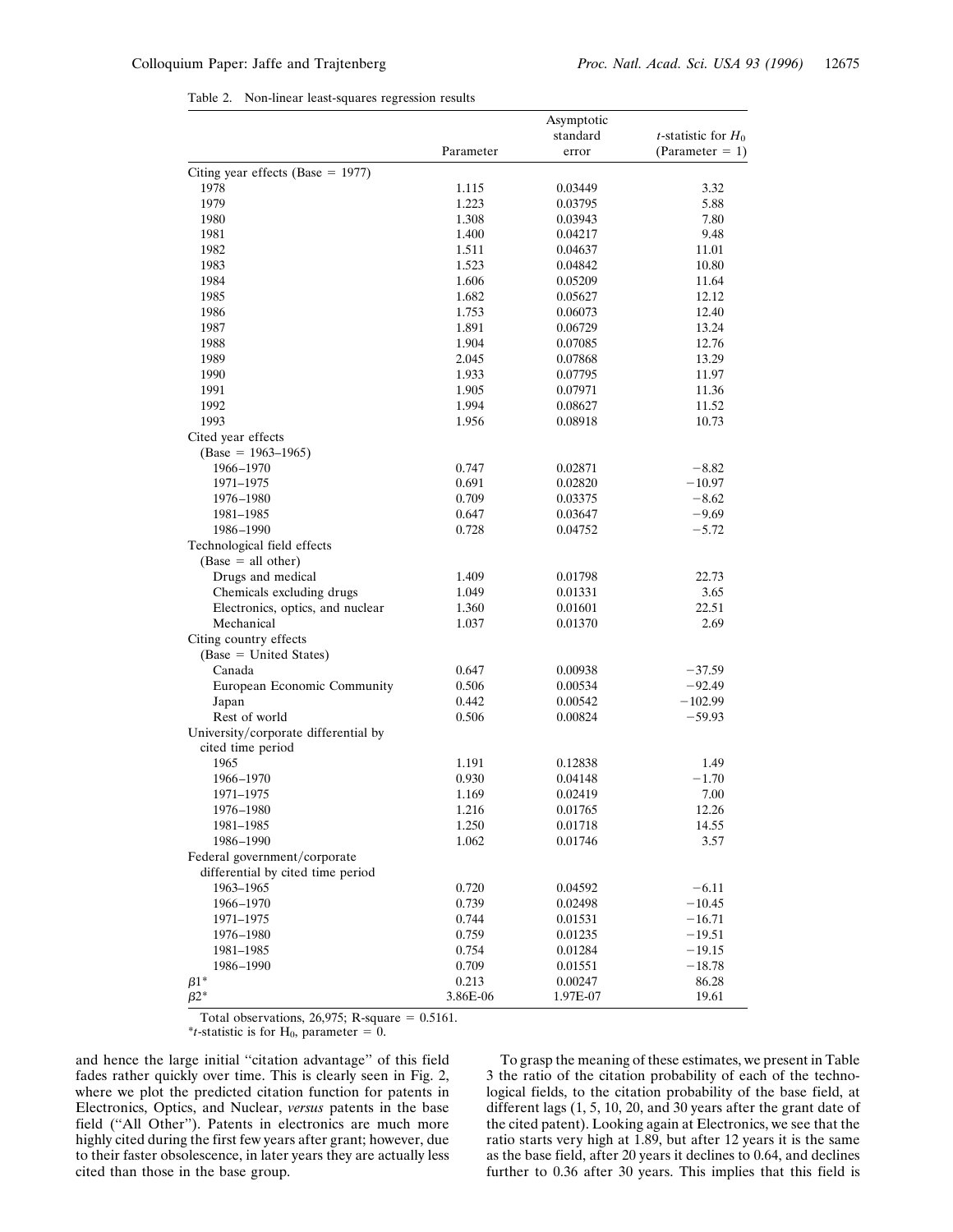

FIG. 2. Plot of the predicted citation function for patents in Electronics, Optics, and Nuclear versus patents in the base field (All Other).

extremely dynamic, with a great deal of ''action'' in the form of follow-up developments taking place during the first few years after an innovation is patented, but also with a very high obsolescence rate. Thus, a decade later the wave of further advances subsides, and 30 years later citations have virtually ceased. Commonly held perceptions about the technological dynamism of this field are thus amply confirmed by these results, and given a precise quantitative expression.

For other fields the results are perhaps less striking but still interesting. Drugs and Medical begins at 133% of the base citation frequency, but due to the low obsolescence rate it actually grows over time (at a slow pace), so that 20 years later it stands at 170% relative to the base field. Again, this is shown graphically in Fig. 2 and numerically in Table 3. The conjecture here is that due to the long lead times in pharmaceutical research, including the process of getting approval from the Federal Drug Administration, follow-up developments are slow in coming. Thus, whereas in Electronics a given innovation has very little impact 10–20 years later because the field is evolving so fast, in pharmaceuticals a new drug may still prompt follow-up innovations much later, after its medical and commercial viability have been well established.

As to the Chemical field, we see that it starts off at 127% of the base field, but due to a high obsolescence rate the advantage fades over time (though not as fast as in Electronics), falling behind the base field in less than a decade. The Mechanical field is similar to the base field, slowly losing ground over time. Note that after 20 years the ranking of fields changes dramatically compared with the ranking at the beginning, suggesting that allowing for variations in both  $\alpha$  and  $\beta_1$ is essential to understand the behavior of fields over time.

**Institutional Type.** To capture the various dimensions of institutional variations we interact the  $\alpha$  of each institutional type with the cited period (except for corporate, which serves as the base), and allow also for differences across institutions in the rate of decay  $\beta_1$ . The results show that the estimates of  $\beta_1$  for universities and for Government are less than 1, but only

Table 3. Citation probability ratio by technological field

|                     |           |      |      | Lag, yr |      |      |
|---------------------|-----------|------|------|---------|------|------|
| Technological field | $\beta_1$ |      |      | 10      | 20   | 30   |
| Drugs and medical   | 0.932     | 1.33 | 1.40 | 1.50    | 1.71 | 1.96 |
| Chemical            | 1.158     | 1.27 | 1.12 | 0.96    | 0.70 | 0.51 |
| Electronics, etc.   | 1.288     | 1.89 | 1.50 | 1.13    | 0.64 | 0.36 |
| Mechanical          | 1.054     | 1.11 | 1.06 | 1.01    | 0.91 | 0.81 |
| Other               | 1.000     | 1.00 | 1.00 | 1.00    | 1.00 | 1.00 |

slightly so, and hence we limit the discussion to variations in  $\alpha$ (see Table 4 for the effects of the variations in  $\beta_1$ .)

Ignoring 1965, we see that university patents became increasingly more ''fertile'' than corporate ones in the 1970s and early 1980s, but their relative citation intensity declined in the late 1980s. This confirms and extends similar results that we obtained in previous work (6). Government patents, on the other hand, are significantly less fertile than corporate patents, with a moderate upward trend over time (from 0.59 in 1963– 1966 to 0.68 in 1981–1985), except for a decline in the last period. Their overall lower fertility level may be due to the fact that these laboratories had been traditionally quite isolated from mainstream commercial innovations and, thus, those innovations that they did choose to patent were in some sense marginal. By the same token, one might conjecture that the upward trend in the fertility ratio may be due to the increasing "openness" of federal laboratories, and their efforts to reach out and make their innovations more commercially oriented.

**Location.** The regional multiplicative coefficients show very significant ''localization'' effects. That is, patents granted to United States inventors are much more likely to cite previous United States patents than are patents granted to inventors of other countries:  $\alpha$  for the different foreign regions/countries is in the 0.43–0.57 range, as opposed to the (normalized) value of 1 for the United States. At the same time, though, all foreign countries except Japan have lower  $\beta_1$  than the United States. Thus, the propensity to cite (i.e., to ''absorb spillovers'') for Canada and Europe increases over time relative to patents in the base category. This means that the localization effect fades over time. This can be seen clearly in Table 5 and in Fig. 3: the probability that a foreign inventor would cite a patent of a United States inventor is 42–56% lower than that of a United States resident inventor 1 year after grant, but 20 years later the difference has shrunk to 20–36%. The puzzling exception is Japan; the estimates imply that the ''receptiveness'' of Japanese inventors to United States inventions remains low, since  $\beta_1$  (Japan) does not differ significantly from unity.

Table 4. Citation probability ratio by institution

|                        |           | Lag, yr |      |      |      |      |
|------------------------|-----------|---------|------|------|------|------|
| Research institution   | $\beta_1$ |         |      | 10   | 20   | 30   |
| Universities 1981–1985 | 0.978     | 1 23    | 1.25 | 1.28 | 1.34 | 1.40 |
| Universities 1986–1990 | 0.978     | 1.08    | 1.10 | 1.12 | 1.18 | 1.23 |
| Federal Labs 1981–1985 | 0.932     | 0.69    | 0.73 | 0.78 | 0.90 | 1.03 |
| Federal Labs 1986–1990 | 0.932     | 0.67    | 0.70 | 0.75 | 0.86 | 0.99 |
| Corporate              | 1.000     | 1.00    | 1.00 | 1.00 | 1 00 | 1.00 |